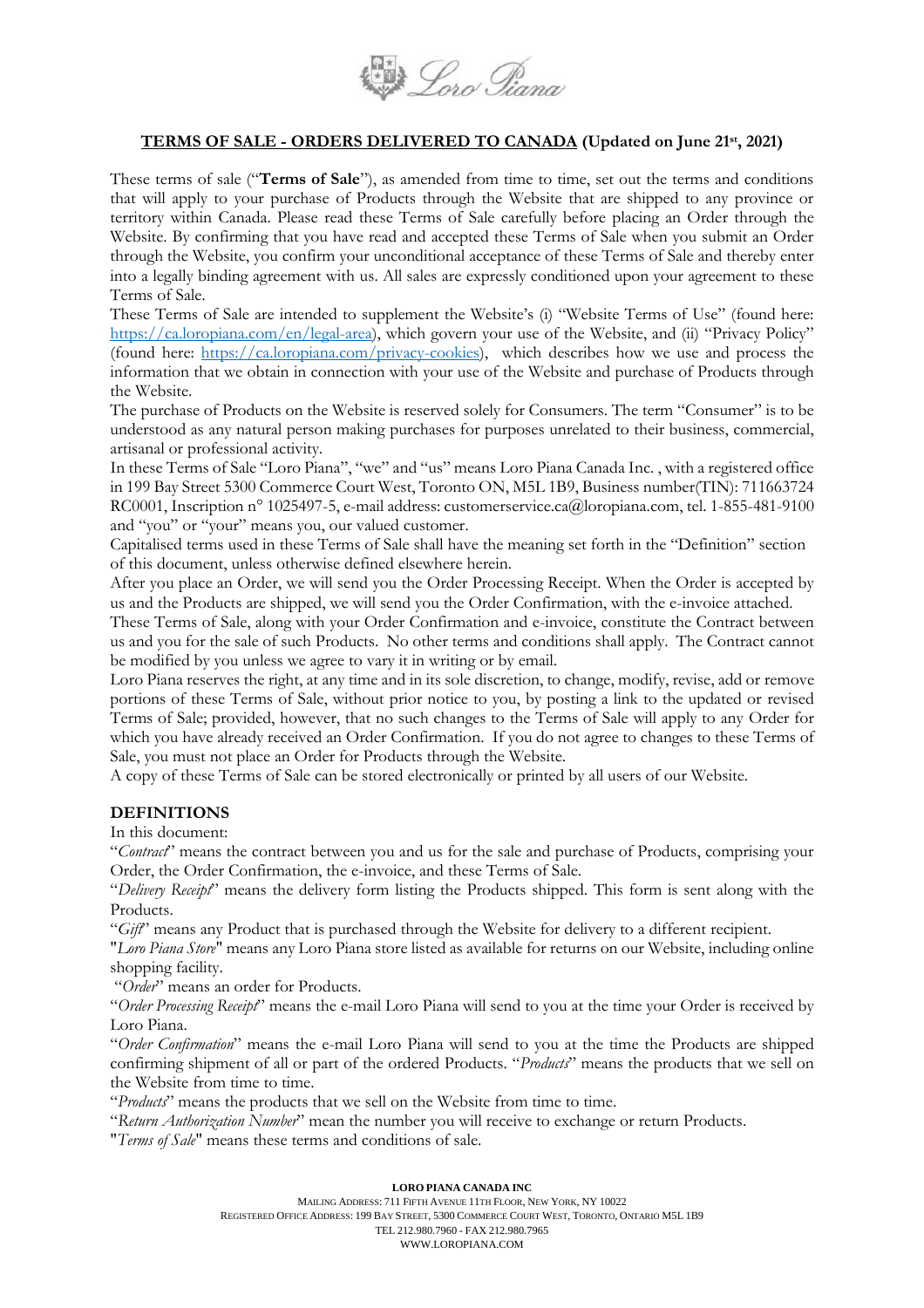

"*Website*" means our website located at [http://www.loropiana.com.](http://www.loropiana.com/)

"*Personalised Products*" means the Products for which Loro Piana offers a service of personalisation. "*Special Terms*" means the special terms of sale for Personalised Products.

#### **1. ORDER AND ACCEPTANCE**

To place an Order, you must have attained the age of majority in the jurisdiction in which you live (which is 18 in Alberta, Manitoba, Ontario, Prince Edward Island, Quebec, and Saskatchewan and 19 in British Columbia, New Brunswick, Newfoundland, Northwest Territories, Nova Scotia, Nunavut, and Yukon Territory) and be capable of forming a legally binding contract under applicable law. If you are under the age of majority, then your parent or guardian must place your Order on your behalf. By placing an Order, you represent that you are at least the age of majority in your jurisdiction. To place an Order, you will have to select the Products on the Website, select colour and size, and add them to your shopping bag. If you wish to proceed with the purchase, you may choose one of the following options:

- PAYPAL express check-out option by clicking on "PAYPAL" button. In this case, you will be automatically redirected to the website <https://www.paypal.com/cahere> you will carry out the payment without registering on the Website. Once the payment is carried out you will be redirected again to the Website in order to fill in the missing information that is necessary to complete the Order;

- Website check-out option by clicking on "PROCEED TO CHECKOUT" button. In this case, you may proceed through the registration or the login into your personal account, or you may proceed without any registration (i.e., guest checkout).

Once you have selected your payment method and filled out the requested information, you will be redirected to the payment page where in order to finalize the checkout you will click on the "SUBMIT ODER AND PAY" button.

Each Order submitted constitutes an offer to purchase Products from us. Orders are subject to availability and acceptance by us and we may, at any time and at our sole discretion, refuse to accept your Order, including but not limited to cases where:

- you provided us with (i) incorrect information, including without limitation, insufficient or incorrect payment details or incorrect billing information; (ii) insufficient or incorrect shipping address — in this regard, please note we do not ship Products to P.O. boxes; or (iii) fraudulent or false information;

- there is an error on the Website relating to the Products that you have ordered, including an error relating to the price or description of the Products as displayed on our Website (see Clause [2](#page-2-0) below for further details);

- the Products that you have ordered are no longer available through our Website;

- the amount of the proposed transaction is excessively high, based on our case-by-case evaluation, and subject to our discretion; or

- we believe that you are under the age of majority in your jurisdiction.

If we are unable or refuse to accept your Order, we will contact you at the e-mail address or telephone number that you have provided to us, as soon as possible within 30 days from the date of your Order. If you place an Order by telephone, you will have to register on the Website during the call and provide us with an e-mail address.

After we have received the Order that you have placed through the Website or by telephone, you will receive an Order Processing Receipt that is an e-mail from us confirming that your Order has been received by us and is being processed.

If you do not receive the Order Processing Receipt within 48 hours of placing the Order, contact us at 1 855-481-9100 or by e-mail at [customerservice.ca@loropiana.com](mailto:customerservice.ca@loropiana.com) before you try to place another Order for the same Products.

Please note that the Order Processing Receipt does not constitute acceptance of your Order. The acceptance of your Order and the charge of the amount on your credit card or other means of payment you have selected will take place only when we send you the Order Confirmation email in which we inform you that your Order has been shipped. In addition to the Order Confirmation, you will receive enclosed an e-invoice for your Order. You hereby acknowledge and agree that we reserve the right to accept your Order in whole or in part; therefore, in the event of partial acceptance, your card will be debited and the Products will be shipped for the part of the Order that was accepted.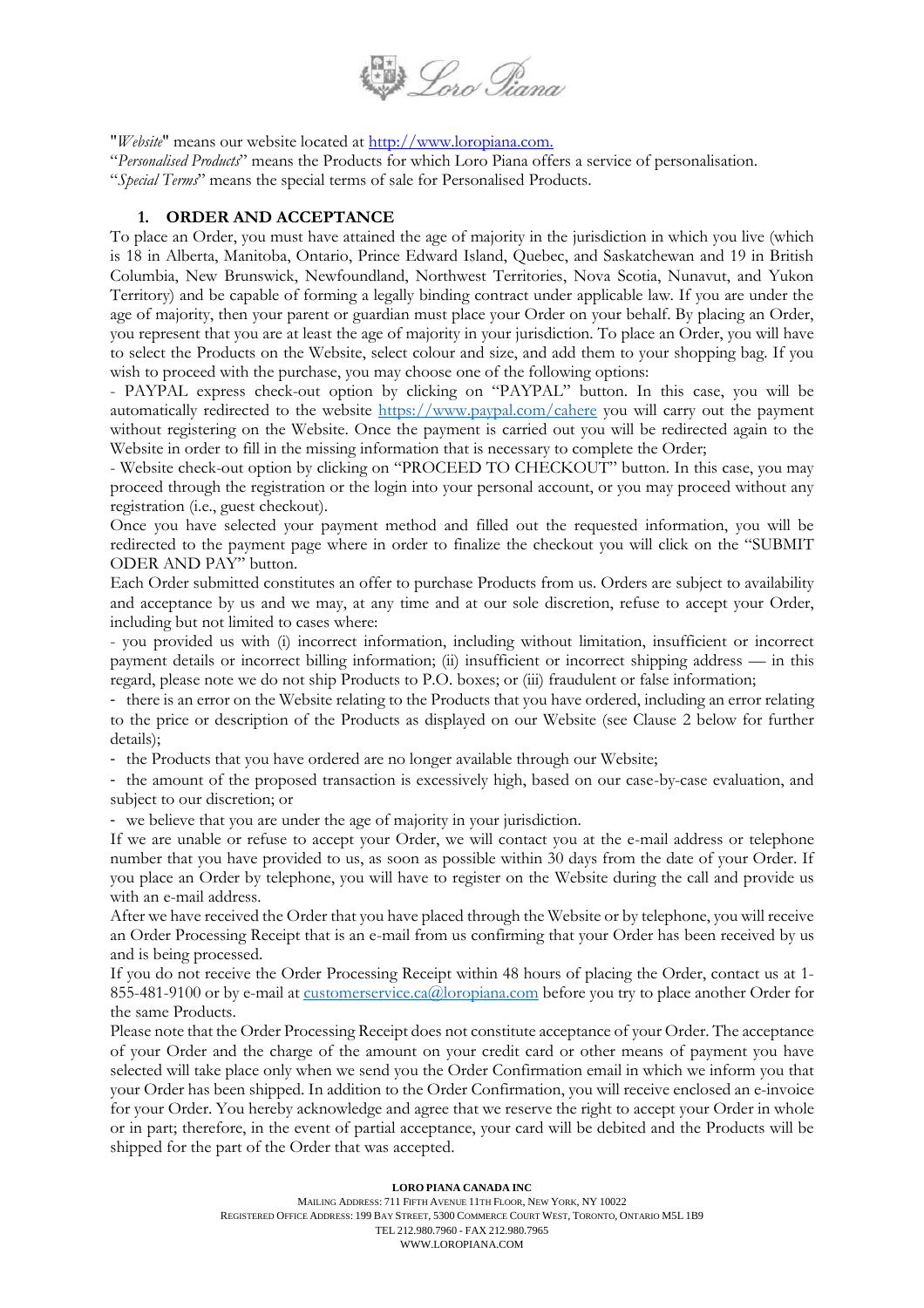

If you have any questions, comments or concerns regarding your Order, or if you think that your Order was rejected by us in error, please contact us at the contact details indicated under Claus[e 10](#page-6-0) "CUSTOMER SERVICE" below.

#### <span id="page-2-0"></span>**2. PRODUCT AVAILABILITY**

We make reasonable efforts to ensure that the prices and other information about Products displayed on the Website are accurate and up-to-date. However, misprints, errors, inaccuracies, omissions, and other errors may sometimes occur, so the inclusion of any Products on our Website does not imply, warrant or guarantee that the Products will be available if you wish to place an Order to purchase them.

We have the right, at any time and without previous notice, to make changes to the information about Products displayed on the Website, including without limitation information about prices, description or the availability of Products. Any such changes to the Website will not affect the price, availability, or description of any Products for which you have previously received an Order Confirmation.

### **3. GIFTS**

Subject to the restrictions herein, you may purchase Products as a Gift and have them sent to a recipient other than yourself.

By making a Gift purchase, you represent that you have permission to provide to us information belonging to the Gift recipient. Please note that you will be liable for providing the recipient's personal data in compliance with any applicable privacy laws. We invite you to consult our privacy policy (found here: [https://ca.loropiana.com/privacy-cookies\)](https://ca.loropiana.com/privacy-cookies) on the Website before providing us with a third party's personal data.

In addition to our reservation of the right to reject any order for any reason, as outlined above, we reserve the right to reject your Order if we believe that you may not have proper authorization to provide us with third party information, including, but not limited to, recipient name(s) or address(es).

We will deliver the Gift to your recipient in reliance upon your representations. You will receive the Order Confirmation and e-invoice from us when your Gift has been shipped to the recipient.

#### **4. PRICES AND PAYMENTS**

The prices of the Products are indicated on the Website and will be confirmed in the Order check-out page, in the Order Confirmation, and in the e-invoice you receive after we accept your Order. We reserve the right to vary the price of our Products at any time and for any reason, provided that we will not alter the price of any Product after we send you the Order Confirmation for your purchase of such Product. Please be aware that prices charged for any Products purchased on the Website may vary from time to time to reflect local market pricing and applicable duties.

Taxes are not included in the prices indicated on the Website and are calculated according to the value of your Order and your shipping destination and will be itemized on the Order check-out page, in the Order Confirmation, and in the e-mailed invoice.

No shipping fees and duties will be charged to costumers.

You may pay by credit card, Paypal, e-wallet (save for possible restrictions provided by the applicable laws and regulations) or Pay by Link as listed on our check-out page. By submitting your Order, you represent and warrant that you are authorized to use the designated payment method and authorize us to charge your Order (including taxes, shipping, and handling) to that payment method. Payment must be made in the currency as indicated on your Order before you submit it.

Please be advised that you may sustain some extra charges imposed by your credit card issuer or by your bank, such as currency conversion fees. If so, such charges will solely be your responsibility.

*Payment by credit card.* You must supply your card details when you place your Order. We will place a "hold" on your payment card for the total value of your Order. If the "hold" on your card has been authorised by your bank, your credit card will be debited for the total cost of your Order, as indicated in the Order Confirmation, at the time the Products are shipped to you. We will not accept your Order, neither will we supply the Products to you, until your credit card issuer has authorised the use of your card for payment of the Products you ordered. If we do not receive such authorisation we will notify you. We reserve the right to verify the identity of the credit card holder by requesting appropriate documentation.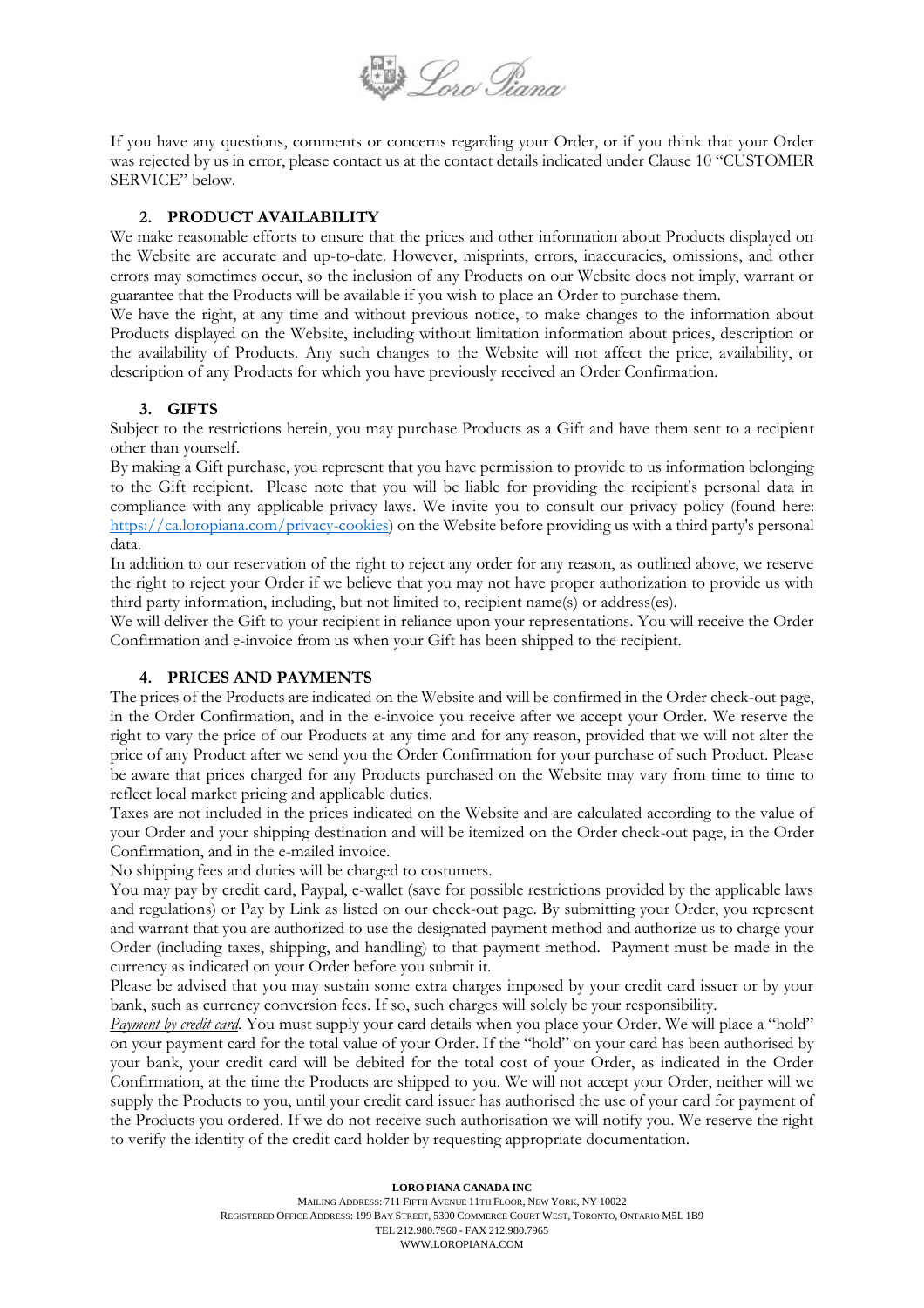

After a "hold" on your payment card has been authorized by your bank, please be advised that if your credit card is debited for a lower amount than the total amount so "held" (eg: if certain Products are out of stock), it is possible that the balance will not immediately be fully available to you for reasons beyond our control (eg: delays by your credit card issuer in removing the "hold" from your credit card).

We accept the following credit, charge and debit cards: Master Card, Visa, Diners, JCB, American Express, China Union, Discover, Interac Debit.

*Payment by PayPal*. If you choose PayPal as your payment method, you will be redirected to the websit[e](http://www.paypal.com/) [www.paypal.com/](http://www.paypal.com/)ca where the payment for the Products will be carried out following the procedure outlined and regulated by PayPal. By choosing to pay using PayPal, you acknowledge and agree that you will be subject to PayPal's terms and conditions. The data entered on the PayPal website will be handled directly by PayPal and will not be sent to or shared with us, except for the data that are necessary to perform the delivery of the Products if you select the option of PayPal express check out. We will therefore have no knowledge of and cannot record in any way the details of the credit card connected to your PayPal account or any other payment instrument connected to said account.

We will place a "hold" on your PayPal account for the total value of your Order. If the "hold" on your PayPal account has been authorised by PayPal, your PayPal account will be debited for the total cost of your Order, as indicated in the Order Confirmation, at the time the Products are shipped to you. We will not accept your Order, neither will we supply the Products to you until PayPal has authorised the use of your PayPal account for payment of the Products you ordered. If we do not receive such authorisation we will notify you. We reserve the right to verify the identity of the PayPal account holder by requesting appropriate documentation.

After a "hold" on your PayPal account has been authorized by PayPal, please be advised that, if your PayPal account is debited for a lower amount than the total amount so "held" (eg: if certain Products are out of stock), it is possible that the balance will not be immediately fully available to you for reasons beyond our control (eg: delays by PayPal in removing the "hold" from your PayPal account).

## *Payment by e-Wallet.*

(i) Apple Pay

If you have installed the Apple Pay app and activated the Apple Pay option and you are navigating through Safari, you may choose such payment method.

If you choose Apple Pay as an option, a popup will be displayed and you will need to insert/confirm your contact information and shipping and billing address, as well as select the preferred card connected to your account. Once completed, you will need to click on the "continue" button and authenticate yourself through Face ID, passcode, or Fingerprint and confirm the payment, or otherwise follow the most recent payment protocol that has been instituted by Apple.

In the event of payment via Apple Pay, the total amount due will be debited by Apple Pay to you at the conclusion of the online contract. In the event of the termination of the purchase agreement and for any other type of refund, for any reason, the refund will be credited to your Apple Pay account that you used for the original purchase. The time required to credit the payment instrument connected to said account depends exclusively on Apple Pay and the banking system. Once the credit order in favour of said account has been arranged by Loro Piana, Loro Piana is not responsible for any delays or omissions in crediting you with the refund. To contest these cases, you must contact Apple directly. By choosing to pay using Apple Pay, you acknowledge and agree that you will be subject to Apple's terms and conditions.

(ii) Google Pay

If you have installed the Google Pay app and activated the Google Pay option, you may choose such payment method.

If you choose Google Pay as an option, a popup will be displayed and you will need to insert/confirm your contact information and shipping and billing address, as well as select the preferred card connected to your account.

Once completed, you will need to click on the "continue" button and authenticate yourself through fingerprint or passcode, if applicable, and confirm the payment, or otherwise follow the most recent payment protocol that has been instituted by Google.

In the event of payment via Google Pay, the total amount due will be debited by Google Pay to you at the conclusion of the online contract. In the event of the termination of the purchase agreement and for any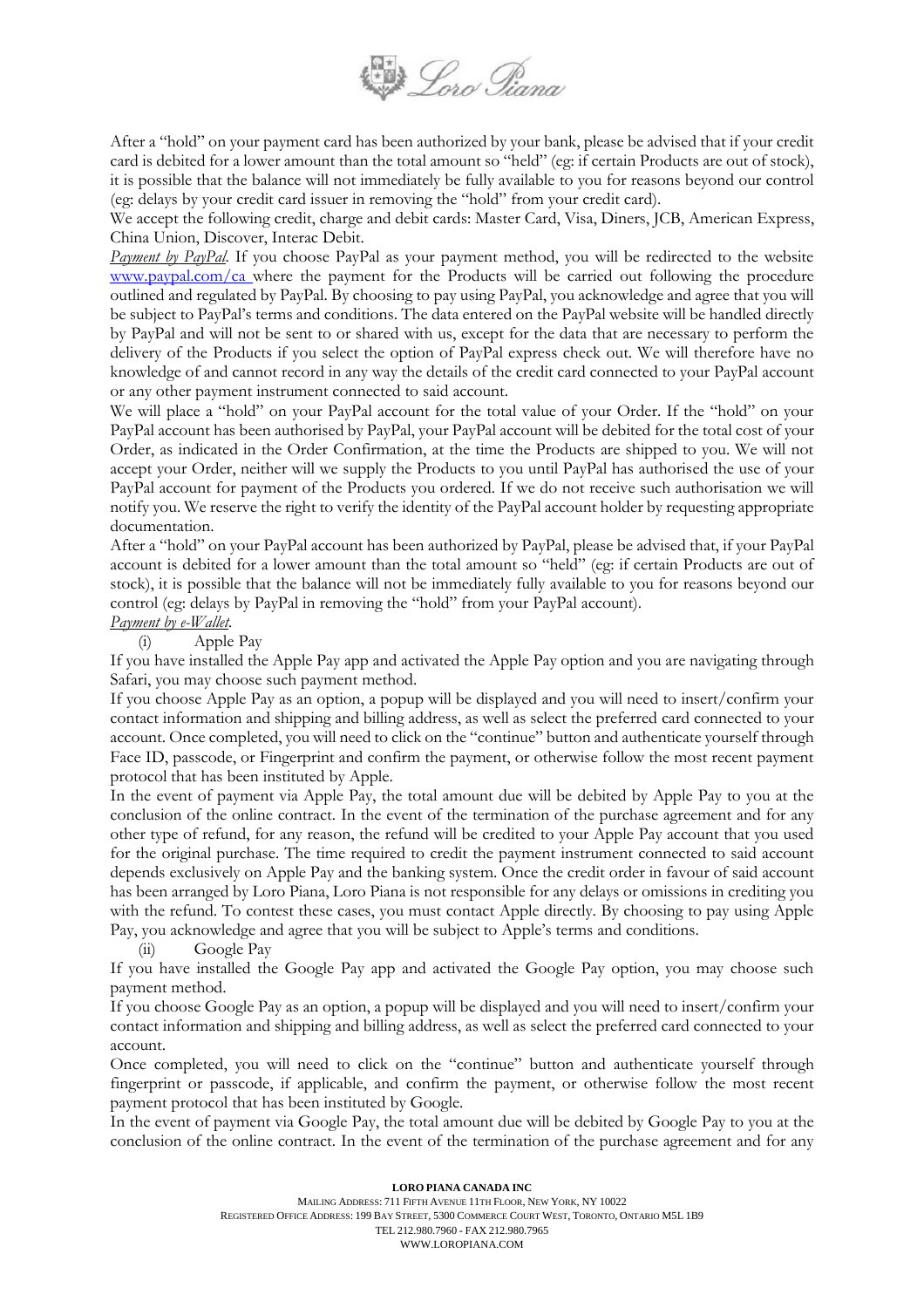

other type of refund, for any reason, the refund will be credited to your Google Pay account that you used for the original purchase. The time required to credit the payment instrument connected to said account depends exclusively on Google and the banking system. Once the credit order in favour of said account has been arranged by Loro Piana, Loro Piana is not responsible for any delays or omissions in crediting you with the refund. To contest these cases you must contact Google directly. By choosing to pay using Google Pay, you acknowledge and agree that you will be subject to Google's terms and conditions.

(iii) Alipay

Should you choose Alipay as payment method, you will be redirected to the Alipay website where the payment will be carried out following the procedure envisaged and regulated by Alipay and the contract terms and conditions as agreed between you and Alipay. You will then be returned to the Site once the payment is completed. The data entered on the Alipay website will be handled directly by Alipay and will not be sent to or shared with Loro Piana. Loro Piana therefore has no knowledge of and cannot record in any way the details of the credit card connected to your Alipay account or any other payment instrument connected to said account. In the event of payment via Alipay, the total amount due will be debited by Alipay to you at the conclusion of the online contract. In the event of the termination of the purchase agreement and for any other type of refund, for any reason, the refund will be credited to your Alipay account or to the same credit/debit card that you used for the original purchase. The time required to credit the payment instrument connected to said account depends exclusively on Alipay and the banking system. Once the credit order in favor of said account has been arranged, Loro Piana cannot be held responsible for any delays or omissions in crediting you with the refund. To contest these cases you must contact Alipay directly.

#### (iv) WeChat Pay

If you have installed the WeChat app and activated the WeChat Pay option, you may choose such payment method. If you choose WeChat Pay as an option, a QR code will be displayed and you will need to scan such QR code with the WeChat app and authorize the payment.

In the event of payment via WeChat Pay, the total amount due will be debited by WeChat Pay to you at the conclusion of the online contract. In the event of the termination of the purchase agreement and for any other type of refund, for any reason, the refund will be credited to your WeChat Pay account that you used for the original purchase. The time required to credit the payment instrument connected to said account depends exclusively on WeChat and the banking system. Once the credit order in favour of said account has been arranged, Loro Piana cannot be held responsible for any delays or omissions in crediting you with the refund. To contest these cases you must contact WeChat directly.*Pay by Link*

If you are a customer over the phone, you can choose this secure method of payment. This method allows you to not communicate the credit card information over the phone to the customer service team. Specifically, in order to conclude the transaction, you will receive from the customer service a "Paybylink" link through which insert the information about the method of payment chosen.

All transactions on the Website are processed using a third party secure online payment gateway that encrypts your card details in a secure host environment.

If we use third-party payment processors, you must comply with the terms of all agreements between you and those providers and must deal directly with those third parties to resolve any disputes regarding the processing of your payment. We may need to share your payment details with third-party service providers, and by providing this information you specifically authorise us to share that information as described.

Please note that we may, at any time and at our sole discretion, restrict shipping to certain customers and countries. If you wish to dispute the validity or amount of a charge that appears on your credit card statement, we encourage you to first contact our customer service department to determine if we can address any concerns that you may have ( [customerservice.ca@loropiana.com](mailto:customerservice.eu@loropiana.com) or 1-855-481-9100).

#### **5. DELIVERY AND ORDER TRACKING**

International shipping is available when ordering Products from the Website. You can view the countries to which we ship Products and from which we accept returns/exchanges directly on our Website.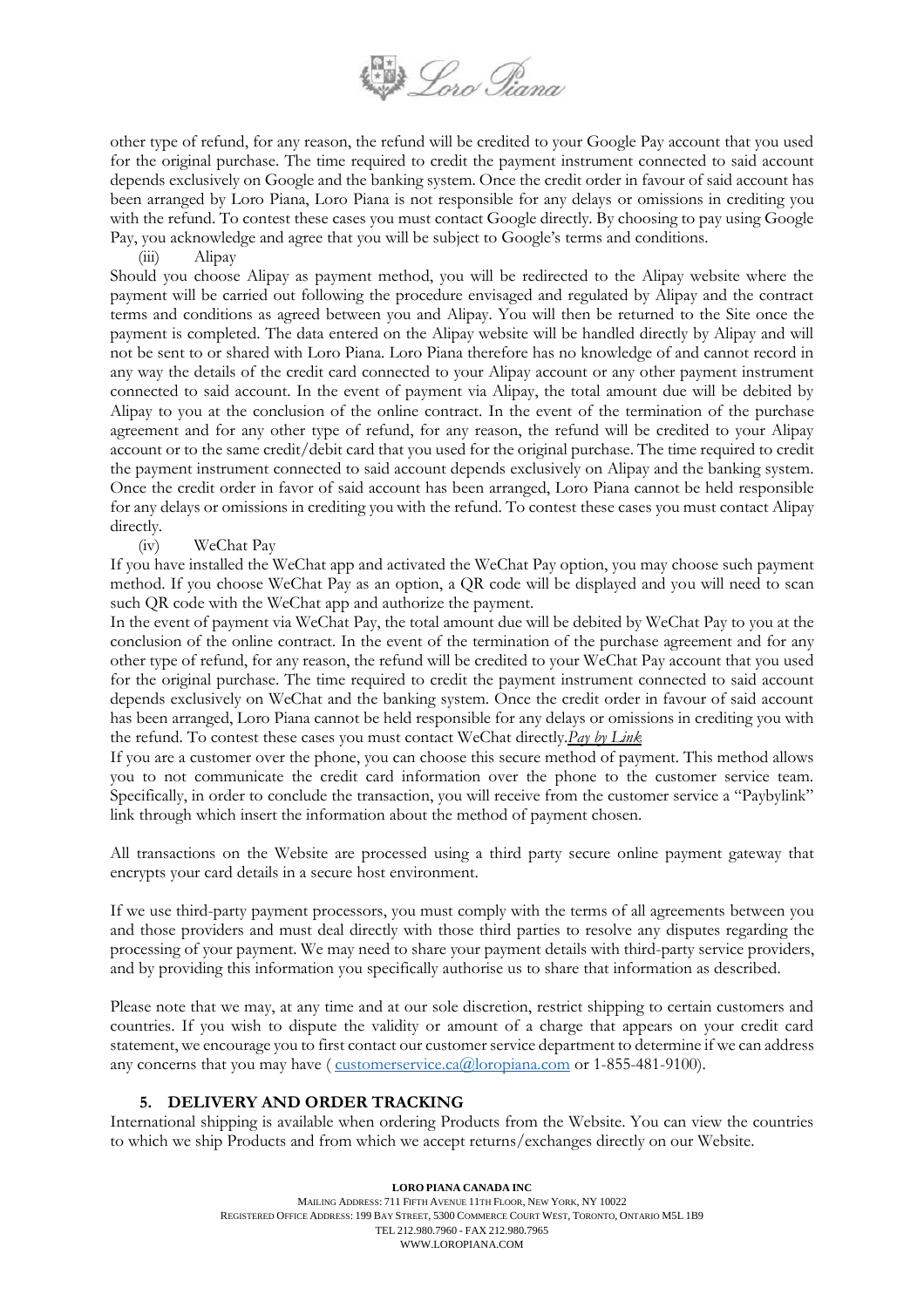

We will not deliver any Products unless or until payment has been authorized and/or credited on Loro Piana's bank account. When the Products have been delivered to our carrier, we will send you the Order Confirmation.

Delivery will be made by courier during normal business hours. Please be advised that shipping costs may apply to your Order and that our courier cannot deliver packages without receiving a signature and/or payment of applicable customs duties.

We will make reasonable efforts to deliver the Products within the number of days specified on your Order Confirmation. However, any delivery date or time specified by us is a best estimate only, and we will not be liable for any loss or damage suffered by you through any such delay in delivery. You can track the progress of your Order by entering the tracking number provided in your Order Confirmation directly into our carrier's website. Products that we deliver to you will become your property at the later of (i) the time that you receive them, or (ii) the date on which we receive payment in full for such products. As soon as we have delivered the Products to you, you will become responsible for them and for any loss or damage to them thereafter. If you refuse to take delivery of your Order, or any part of it, without authorization from us, you will be responsible for all shipping charges.

Upon delivery of the Products, and before signing any document attesting delivery, you must carefully check the integrity of the package and, should the package be damaged or altered, you must write in the document attesting delivery that you reserve the right to verify the content.

#### **6. RESALE / RESHIPPING OF OUR MERCHANDISE**

The resale, rental or transfer for commercial or professional reasons of Products purchased on the Website is strictly forbidden. You must not misrepresent yourself as being one of our authorized resellers or as being qualified to resell our Products. We reserve the right to refuse to accept your Order if we suspect that you intend to resell our Products.

### **7. HOW DO I RETURN/EXCHANGE A PRODUCT?**

The following policy applies only to Products purchased on our Website. We cannot accept returns/exchanges of Products purchased on other websites, in physical stores, or Products from countries where we do not ship merchandise directly.

In addition to the return/exchange rights described below, you may have the right to cancel a Contract within certain periods if we do not comply with the applicable consumer protection legislation. Please see the specific applicable conditions below:

# **A. To Return or Exchange a Product Online Using Loro Piana's Free Pick Up Service:**

i. Products Purchased By You:

You may return for a refund or exchange any Product purchased through the Website for any reason within 30 days after the Products are received. Each Product can be exchanged or returned one time only. Please note we only accept exchanges for changing the colour or size of the same Product already purchased (i.e., you cannot exchange a Product for a completely different Product). If you would like a different Product, please return your purchase and place a new order.

In order to make a return, please contact the customer service department at 1-855-481-9100 or email at customerservice.ca@loropiana.com, to receive a prepaid return label. You will need to print this label and attach it to the outside of the package. You can contact the courier identified on the prepaid return label in order to find your nearest drop off location or schedule a pickup with them directly.

IF YOU HAVE REQUESTED A REFUND, WE WILL REFUND YOU THE PRICE PAID FOR THE PRODUCT(S) AND APPLICABLE TAXES. HOWEVER, WE CANNOT REFUND YOU THE ORIGINAL SHIPPING FEES YOU PAID, ANY APPLICABLE HANDLING SURCHARGE YOU PAID, ANY CUSTOMS DUTIES YOU PAID, OR TAXES ASSOCIATED WITH SUCH CHARGES.

IF, IN OUR SOLE DISCRETION, WE BELIEVE THAT THE NUMBER OF EXCHANGES YOU MAKE ARE EXCESSIVE, WE RESERVE THE RIGHT TO PROVIDE YOU WITH A REFUND AND TO REFUSE TO PROVIDE YOU WITH FURTHER EXCHANGES.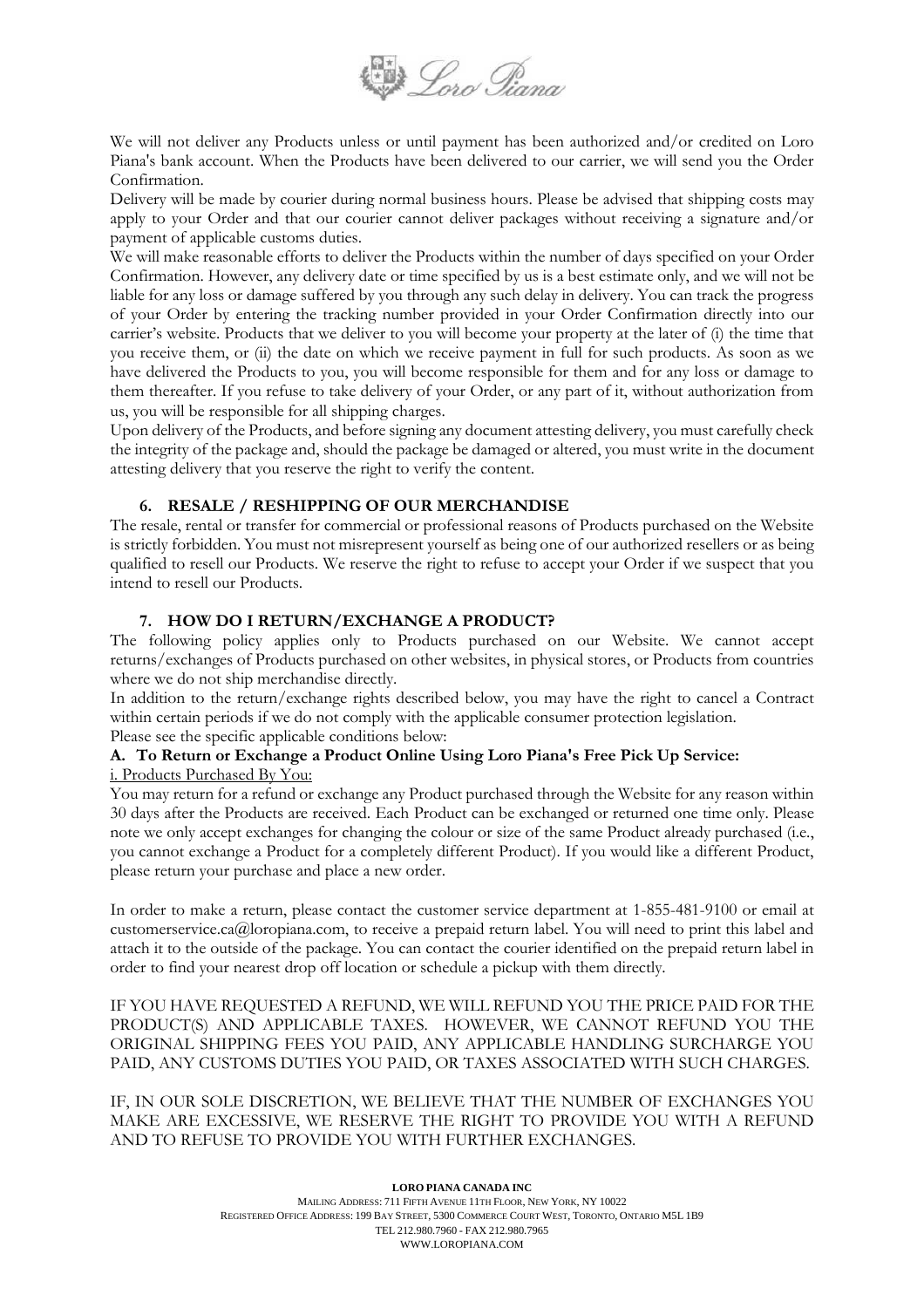

ii. Products You Received As a Gift:

Unfortunately, Gifts cannot be returned for a refund using our online process; Gifts can only be exchanged for a different size and/or colour within 30 days after the Gifts are received. Each Gift Product received may be exchanged one time only.

In order to make a return, please contact the customer service department at 1-855-481-9100 or email at customerservice.ca@loropiana.com, to receive a prepaid return label. You will need to print this label and attach it to the outside of the package. You can contact the courier identified on the prepaid return label in order to find your nearest drop off location or schedule a pickup with them directly.

IF YOU RETURN A GIFT, ONLY THE ORIGINAL PURCHASER WILL BE ENTITLED TO RECEIVE A REFUND. THIS REFUND WILL BE LIMITED TO THE PRICE PAID FOR THE GIFT AND APPLICABLE TAXES. WE CANNOT REFUND THE ORIGINAL SHIPPING FEES, ANY APPLICABLE HANDLING SURCHARGE PAID BY THE ORIGINAL PURCHASER, ANY CUSTOMS DUTIES, OR TAXES ASSOCIATED WITH SUCH CHARGES.

IF, IN OUR SOLE DISCRETION, WE BELIEVE THAT THE NUMBER OF EXCHANGES YOU MAKE IS EXCESSIVE, WE RESERVE THE RIGHT TO PROVIDE THE ORIGINAL PURCHASER WITH A REFUND AND TO REFUSE TO PROVIDE YOU WITH FURTHER EXCHANGES.

Please note that when Products are returned to us, regardless of whether such Products were purchased by you or received/sent as a Gift, we will review them for quality control. If the Products are sent back in their original, new, unaltered, unused condition, and with all of the tags and labels attached, we will approve the return and, as the case may be, exchange the Products or reimburse the total amount paid for the Product and applicable taxes (excluding original shipping fees, any applicable handling surcharge paid by the original Purchaser, , and any taxes associated with such charges, none of which will be refundable costs) to the credit card, PayPal account, or other payment method used for the original purchase. We will credit such refund within approximately thirty (30) days from the date that we receive the returned Products, save for possible delays of technical nature not attributable to us (e.g.: malfunctions of the credit card system). You remain responsible for any charge applied by your bank.

In cases where the Products appear to be worn or used, are missing any of the labels or tags, do not comply with our Terms of Sale, are sent from countries where we do not ship directly, or where we have any reason to believe that the Products are fraudulent or were not purchased directly on our Website, we will not be able to accept the return/exchange and we will send the original Products back to you.

<span id="page-6-0"></span>No shipping fees and duties will be charged.

#### **10. CUSTOMER SERVICE**

We offer customer assistance for any questions related to the use of the Website, the placement of an Order, the tracking of Products, the availability of Products, the login/registration process, and any other information you may need in connection with the use of our Website and/or our Products. Our customer service is available in English from Monday to Sunday 9am – 6 PM EST and in French from Monday to Friday 9 AM – 6 PM EST with the exception of holidays.

If you need any information, we invite you to refer to the "FAQ section" on our Website and if you are not satisfied you may contact us at the following email or by phone:

- Email: [customerservice.ca@loropiana.com](mailto:%20customerservice.ca@loropiana.com)
- Phone 1-855-481-9100

#### **11. PERSONAL INFORMATION**

When you place an Order through our Website, you will be providing us with your personal information. We will use your personal information to process your Order and deliver the Products ordered and for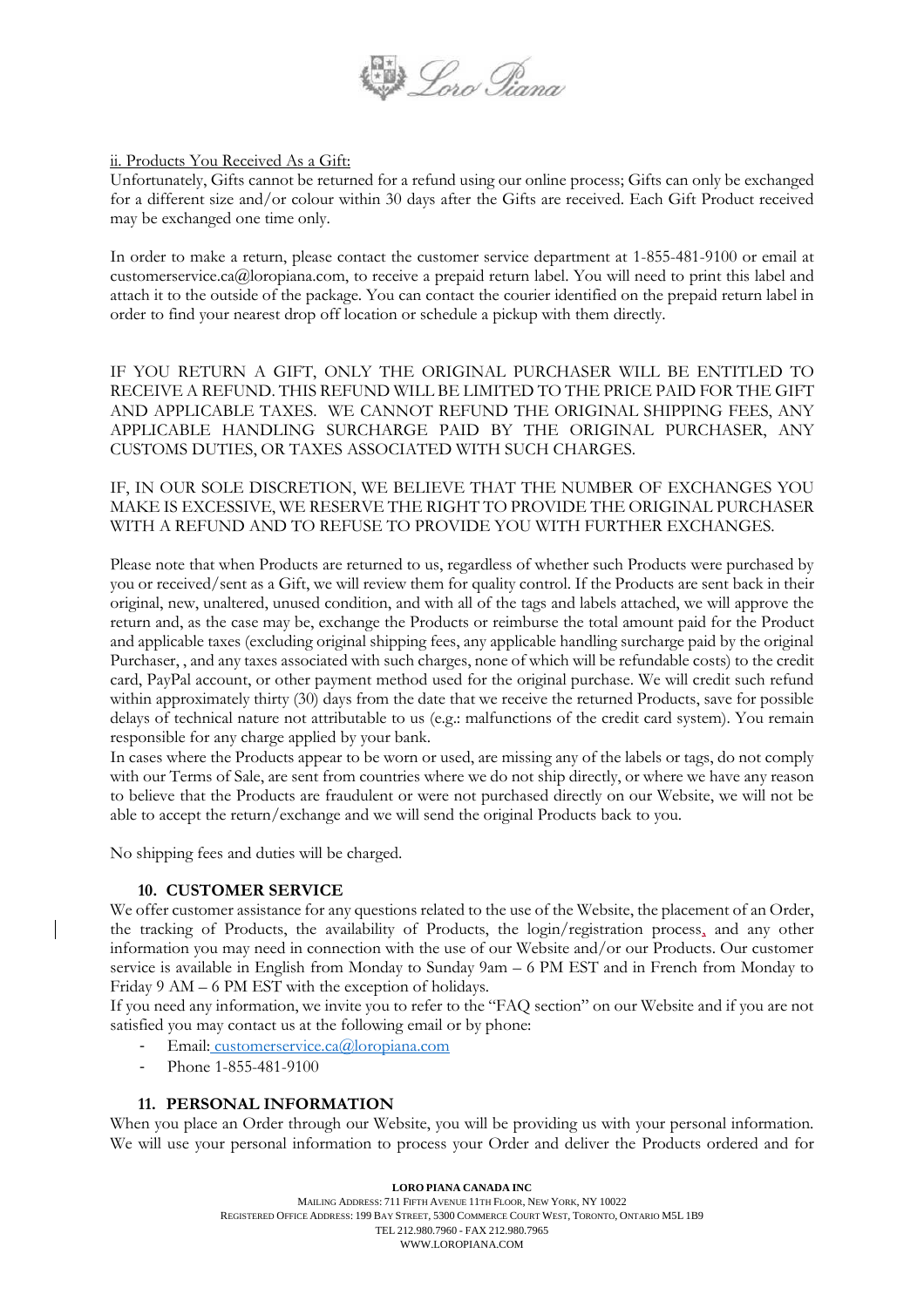

other limited purposes. Our collection and use of your personal information will be carried out subject to the terms of our privacy policy on the Website (found here: [https://ca.loropiana.com/privacy-cookies\)](https://ca.loropiana.com/privacy-cookies). By providing us with personal information, you consent to our use of such personal information for purposes of processing Orders, collecting payment, any requests from the recipient with respect to such Order(s), and for the purposes described in our privacy policy.

#### **12. OUR LIABILITY TO YOU**

**CONSUMERS IN QUEBEC, CANADA: QUEBEC'S CONSUMER PROTECTION ACT (CQLR C P-40.1) PROVIDES YOU WITH CERTAIN RIGHTS, INCLUDING WARRANTIES AS TO ACCEPTABLE QUALITY, SAFETY, DURABILITY, ACCURATE DESCRIPTION AND AGAINST HIDDEN DEFECTS. NOTHING IN THIS PROVISION IS INTENDED TO LIMIT OR REPLACE ANY OF YOUR RIGHTS UNDER THE CONSUMER PROTECTION ACT (CQLR C P-40.1), AND TO THE EXTENT THAT IT IS PROHIBITED BY LAW, THE EXCLUSION HEREUNDER DOES NOT APPLY TO QUEBEC CONSUMERS.**

TO THE EXTENT PERMITTED BY APPLICABLE LAW, LORO PIANA MAKES NO EXPRESS REPRESENTATIONS OR WARRANTIES OF ANY KIND REGARDING THE ACCURACY OR COMPLETENESS OF INFORMATION ON THIS WEBSITE OR THE CONDITION, FEATURES OR AVAILABILITY OF PRODUCTS DESCRIBED OR OFFERED FOR SALE ON THIS WEBSITE. TO THE MAXIMUM EXTENT PERMITTED BY APPLICABLE LAW, LORO PIANA DISCLAIMS ALL IMPLIED WARRANTIES AND REPRESENTATIONS, INCLUDING BUT NOT LIMITED TO THE IMPLIED WARRANTIES OF MERCHANTABILITY, FITNESS FOR A PARTICULAR PURPOSE, DURABILITY, LACK OF VIRUSES OR HARMFUL CODE, PERFORMANCE AND NONINFRINGEMENT. ANY PURCHASE IS "AS IS" AND AT YOUR OWN RISK. TO THE EXTENT PERMITTED BY APPLICABLE LAW, YOUR SOLE AND EXCLUSIVE REMEDY FOR ANY DISSATISFACTION, DEFECTS, ERRORS OR PROBLEMS REGARDING ANY PRODUCTS THAT YOU PURCHASE OR ATTEMPT TO PURCHASE VIA THE WEBSITE SHALL BE AS EXPRESSLY SET FORTH IN OUR RETURN AND EXCHANGE POLICY SET FORTH ABOVE. WE DO NOT PROMISE THAT THE WEBSITE, OR THE PRODUCTS, SERVICES, OR CONTENT PROVIDED THROUGH THE WEBSITE, WILL BE ERROR-FREE, UNINTERRUPTED, OR SECURE, THAT ANY DEFECTS WILL BE CORRECTED, OR THAT YOUR USE OF THE WEBSITE, OR THE PRODUCTS, SERVICES, OR CONTENT PROVIDED THROUGH THE WEBSITE, WILL PRODUCE SPECIFIC RESULTS. YOU USE THE WEBSITE, AND THE PRODUCTS, SERVICES, AND CONTENT PROVIDED THROUGH THE WEBSITE, AT YOUR OWN RISK.

THE AFOREMENTIONED LIMITATIONS OF LIABILITY SHALL, TO THE EXTENT PERMITTED BY LAW, APPLY TO ANY LOSS OR DAMAGES, HOWEVER CAUSED AND REGARDLESS OF THE THEORY OF LIABILITY, WHETHER DERIVED FROM CONTRACT, TORT (INCLUDING, BUT NOT LIMITED TO, PRODUCT LIABILITY, STRICT LIABILITY AND NEGLIGENCE), OR ANY OTHER LEGAL THEORY, EVEN IF LORO PIANA WAS ADVISED OF THE POSSIBILITY OF SUCH DAMAGES AND REGARDLESS OF WHETHER ANY OF THE LIMITED REMEDIES HEREUNDER FAIL OF THEIR ESSENTIAL PURPOSE.

LORO PIANA WILL NOT BE LIABLE FOR CONSEQUENTIAL, INDIRECT, INCIDENTAL, SPECIAL, OR PUNITIVE DAMAGES, INCLUDING WITHOUT LIMITATION LOST PROFITS, LOSS OF BUSINESS, LOSS OF DATA, DAMAGE TO PROPERTY, EXPENSES OR ANY SIMILAR OR OTHER DAMAGES, EVEN IF ADVISED OF THE POSSIBILITY OF SUCH DAMAGES, OR FOR ANY CLAIM BY ANY THIRD PARTY. TO THE FULLEST EXTENT PERMITTED BY LAW, LORO PIANA'S SOLE AND EXCLUSIVE LIABILITY SHALL BE LIMITED TO THE AMOUNT ACTUALLY PAID BY YOU FOR THE PURCHASE OF PRODUCTS FROM THIS WEBSITE.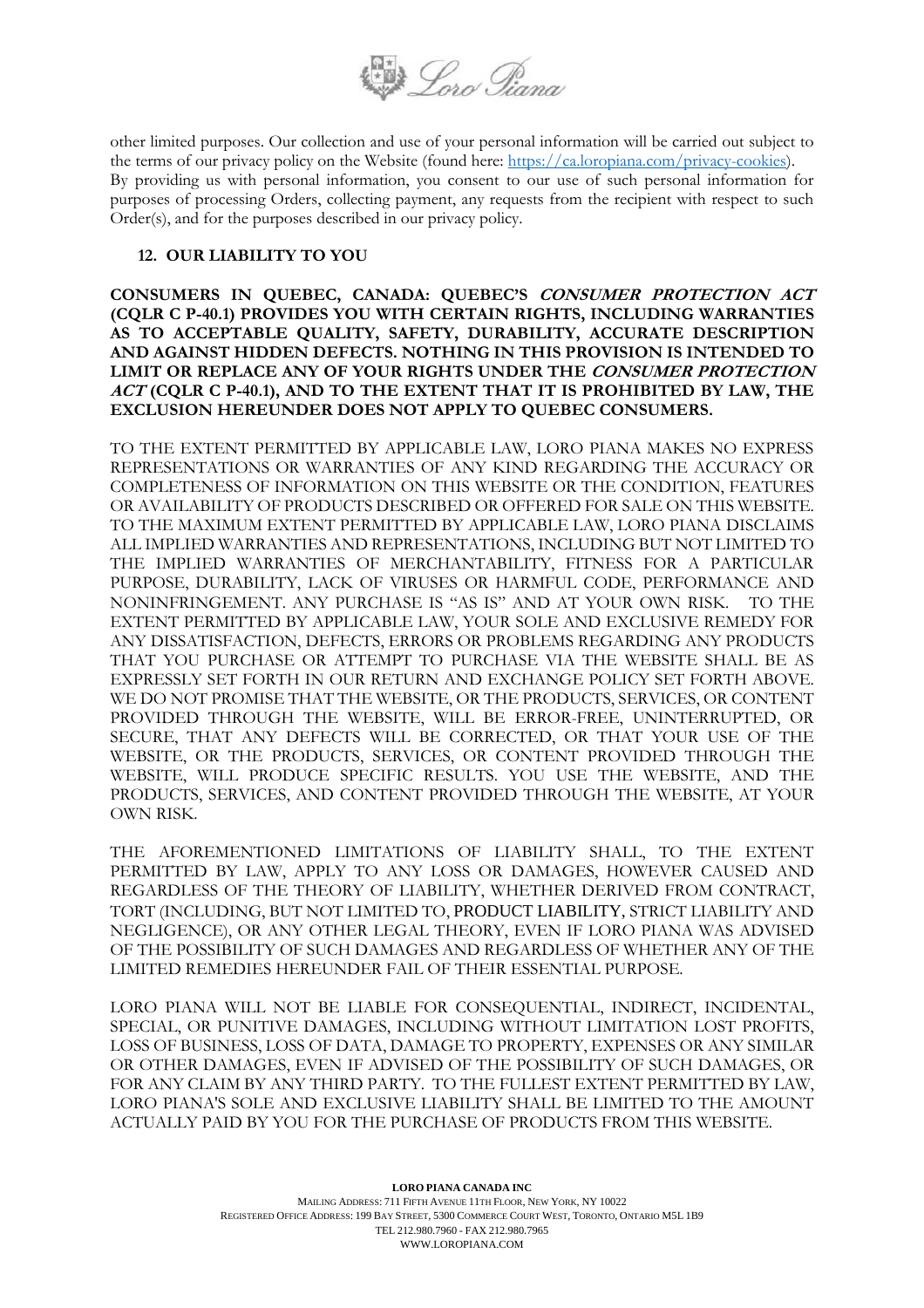

SOME PROVINCES AND TERRITORIES DO NOT ALLOW THE EXCLUSION OR LIMITATION OF CERTAIN DAMAGES, NOR THE DISCLAIMER OF CERTAIN WARRANTIES AND CONDITIONS, SO THE ABOVE LIMITATIONS OR DISCLAIMERS MAY NOT APPLY TO YOU.

#### <span id="page-8-0"></span>**13. GOVERNING LAW; DISPUTE RESOLUTION**

#### **The provisions set out in this section [13](#page-8-0) are prohibited by Quebec's Consumer Protection Act (CQLR c P-40.1) and therefore do not apply to users in Quebec, Canada.**

- (a) These Terms of Sale are governed by the laws of the Province of **British Columbia** and the laws of Canada applicable therein and shall be construed accordingly, without reference to any rules of private international law or the conflict of laws that would lead to the application of the laws of any other jurisdiction and excluding any law that implements the United Nations Convention on Contracts for the International Sale of Goods.
- (b) **Arbitration:** Except as expressly set forth in this section 13 and subject to section 13(d), except where prohibited by applicable law, all disputes, controversies and claims arising under, out of, in connection with, or in relation to these Terms of Sale, the Website or any related matters (collectively "**Disputes**" and each a "**Dispute**") will be referred to and finally resolved by binding arbitration administered by the British Columbia International Commercial Arbitration Centre (the "**BCICAC**") in accordance with its rules and these Terms of Sale. There will be a single arbitrator, and the arbitration will be private and confidential. The arbitration will be held at Vancouver, British Columbia and the language used in the arbitration will be the English language. Any award rendered in an arbitration is final and binding and judgment on the award may be entered in any court having jurisdiction for its enforcement. Notwithstanding the foregoing, this section 13(b) does not apply to a Dispute based upon infringement, misappropriation or violation of intellectual property rights (including copyright and trademarks).
- (c) **Court Litigation**: If and to the extent, and for any reason, that a Dispute is not subject to arbitration as set forth in section 13(b), then subject to section 13(d), the Dispute will be resolved before the Supreme Court of British Columbia sitting in the City of Vancouver, and you and Loro Piana each hereby irrevocably submit and attorn to the original and exclusive jurisdiction of that court in respect of all of those Disputes, except that Loro Piana may commence litigation against you in the competent courts of any other jurisdiction seeking injunctive relief (or similar urgent legal remedies) to avoid irreparable harm or to preserve the status quo or to enforce these Terms of Sale.
- (d) **Informal Dispute Resolution**: Before you commence arbitration or litigation regarding a Dispute: (i) you will give notice of the Dispute to our customer care representatives at [customerservice.ca@loropiana.com](mailto:customerservice.ca@loropiana.com) or 1-855-481-9100 and allow us at least 30 days to investigate and attempt to resolve the Dispute; and (ii) upon request by us during the 30 day period you will participate in good faith discussions regarding the Dispute with a view to resolving the dispute in a reasonable manner.
- (e) **Temporary/Injunctive Relief**: Notwithstanding that a Dispute is subject to arbitration under section 13(b): (i) you or Loro Piana may commence litigation in the Supreme Court of British Columbia sitting in the City of Vancouver seeking injunctive relief (or similar urgent legal remedies) to avoid irreparable harm or to preserve the status quo, and you and Loro Piana each hereby irrevocably submit and attorn to the non-exclusive jurisdiction of that court in respect of those matters; and (ii) Loro Piana may commence litigation against you in the competent courts of any other jurisdiction seeking injunctive relief (or similar urgent legal remedies) to avoid irreparable harm or to preserve the status quo or to enforce these Terms of Sale.
- (f) **NO JURY OR CLASS PROCEEDINGS**: YOU AND LORO PIANA EACH IRREVOCABLY WAIVE ALL RIGHTS TO TRIAL BY JURY OR TO COMMENCE OR PARTICIPATE IN A CLASS OR REPRESENTATIVE ARBITRATION OR LITIGATION. ANY ARBITRATION OR COURT LITIGATION REGARDING DISPUTES WILL BE BROUGHT BY YOU OR LORO PIANA IN AN INDIVIDUAL CAPACITY, AND NOT AS PLAINTIFF OR CLASS MEMBER IN